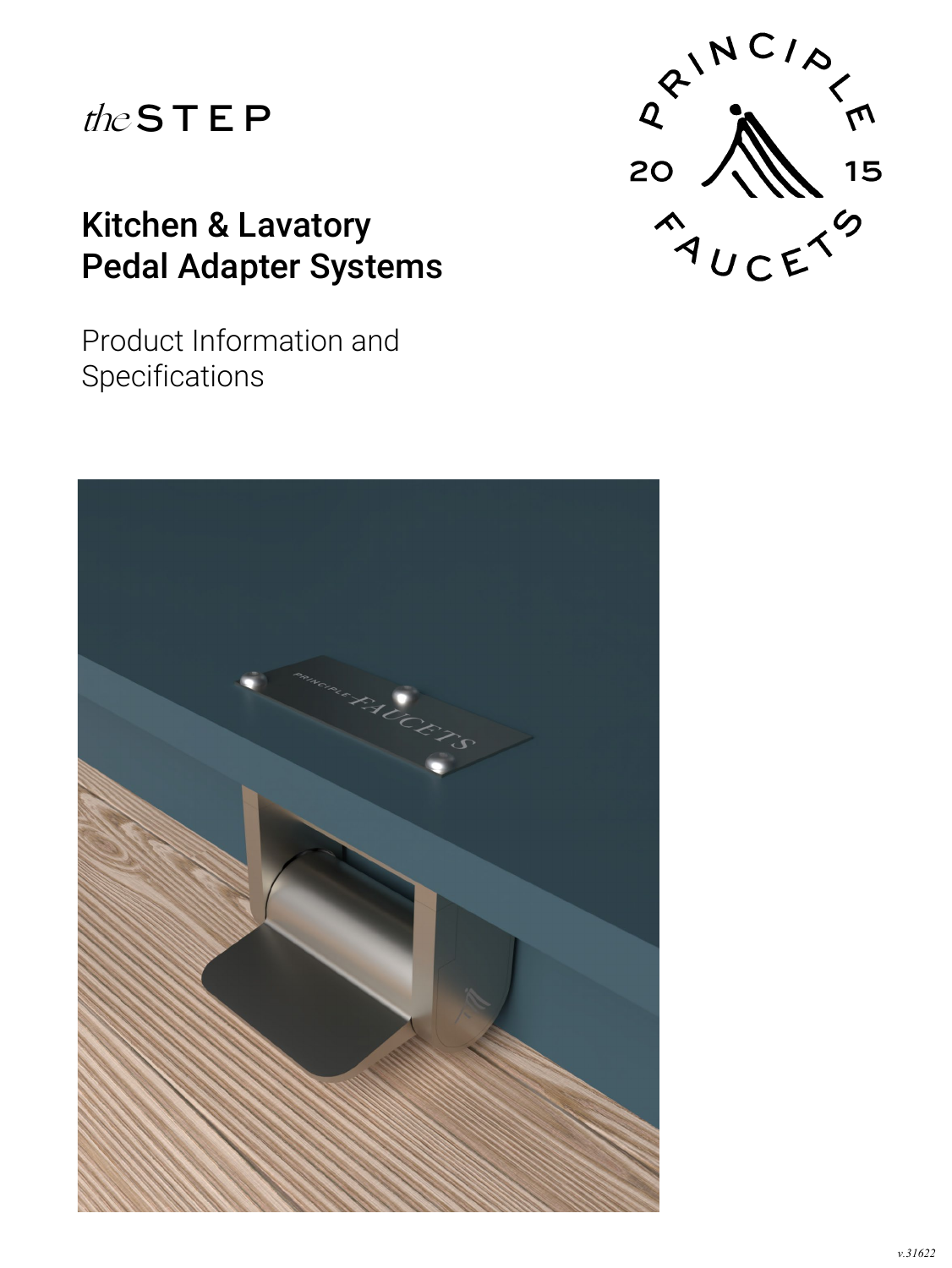### the STEP Pedal Adapter System

Product Name: STEP 1 Product Number: PF1020001



If you desire the advantages and water savings our pedal system offers but already have a beautiful faucet at home, the **STEP** is for you. The **STEP** is a unique foot pedal system that has been engineered to work with the faucet you already have, in both kitchens and bathrooms. You'll gain the freedom of responsive hands-free water control to help you work cleaner, faster, and minimize water waste…without needing to trash your perfectly adequate existing faucet. It's a winwin!

Includes: Foot Pedal, Control Box

### **Features**

- Intuitive foot pedal control will start, stop, and change flow rate of water (your faucet lever(s) stay in the "on" position).
- Temperature control for the foot pedal water flow is adjusted conveniently with the faucet lever(s).
- *Tap2Flow c*ommand: Tap the pedal once and the water will flow continuously, without needing pressure applied to the pedal (ex: walk away from the sink for a few moments while you fill your pasta pot). Tap again to stop the water, or a 2 minute timer will shut off the water automatically.
- *Faucet Control* command: Tapping the pedal 2-times will allow you to revert to operating the faucet the old-fashioned way (with your hands). Place your foot back on the pedal at any time and apply pressure to reactivate the foot pedal control.
- All supply hoses included for a typical installation.
- Durable metal construction.
- Ceramic disc valves for longevity and performance.
- Compatible with single or double handle faucets.
- Conveniently plugs into a standard 120V outlet (no batteries to waste or replace).

### **Resources & Downloads**

Installation Video [Part 1 Engine Box /](https://youtu.be/onK_PpWgFxM) [Part 2 Foot Pedal](https://youtu.be/b6Br2lDCHzQ) Installation Manual PDF – [1020001xx\\_2.1.1.4](https://f4e0a754-7af9-4683-9d6e-272832821de8.usrfiles.com/ugd/f4e0a7_c58219b4ed3149029265ff327b902cbd.pdf)

### **Our Warranty**

Principle Faucets offers a 6-month, risk-free return policy. We also guarantee all parts will be free of manufacturers defects for the lifetime of the product. For the full warranty details go to www.principlefaucets.com/warranty.









**Finishes:**

Chrome **Brushed Nickel** Matte Black

Principle Faucets Co. reserves the rights to make revisions without notice to product specifications. For the most current Specification Sheet, go to [www.principlefaucets.com/installation](http://www.principlefaucets.com/installation).

Principle Faucets P.O. BOX 176 Rocklin, CA 95677 888-293-2203